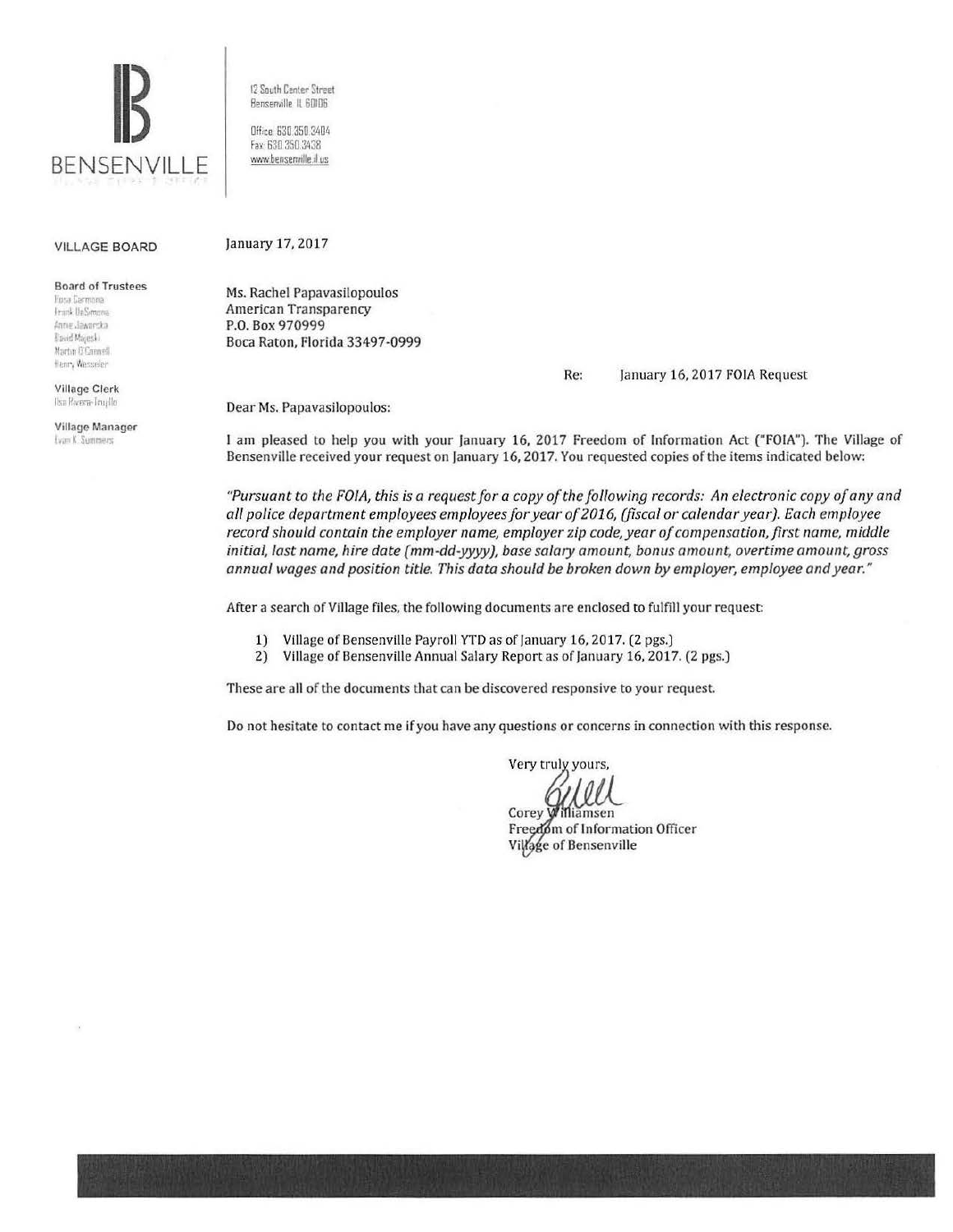VOB Payroll YTD<br>From: 01/15/2016 Through: 12/30/2016<br>Village Of Bensenville 60106

| Last, First MI            | Pay Group - Current | Job Title - Current     |                           | Gross Amount |                   | Earnings: Amount By OT | Earnings: Amount By BONUS |
|---------------------------|---------------------|-------------------------|---------------------------|--------------|-------------------|------------------------|---------------------------|
| ALONSO, RUBEN             | POLDEPT             | <b>FOLICE ASSISTANT</b> | \$                        | 2,788.11     |                   |                        |                           |
| BANKS, KEVIN M            | POLDEPT             | POLICE OFFICER          | S.                        | 93,738.04    | $\mathcal{G}$     | 1,440.94               |                           |
| BARAN, CAROL L            | POLDEPT             | ADMIN. AIDE TO PUBLIC   | \$                        | 48,508.35    |                   |                        |                           |
| BARBA, JACK J             | POLDEPT             | CODE ENFORCEMENT        | \$.                       | 67,268.08    |                   |                        |                           |
| BEER, KAROLEE S           | POLDEPT             | Records Clerk           | Ś                         | 39,516.04    |                   |                        |                           |
| CALIENDO, JENNIFER        | POLDEPT             | POLICE OFFICER          | S.                        | 96,559.52    | S.                | 4,209.46               |                           |
| CASILLAS, KRISTIAN        | POLDEPT             | POLICE OFFICER          | Š.                        | 72,529.65    | $\mathcal{Z}$     | 2,989,43               |                           |
| CHA, AARON                | POLDEPT             | POLICE OFFICER          | s.                        | 88,114.58    | s                 | 11, 918.39             |                           |
| CHAVEZ, OSCAR             | POLDEPT             | POLICE ASSISTANT        | s.                        | 5,525.16     |                   |                        |                           |
| DOOLEY, BRIAN P           | POLDEPT             | DEPUTY CHIEF            | s.                        | 113,716.56   |                   |                        |                           |
| ECHAGARRUA, JOEL          | POLDEPT             | POLICE ASSISTANT        | \$                        | 1,857.18     |                   |                        |                           |
| EICKELMANN, DEAN C        | POLDEPT             | POLICE OFFICER          | \$                        | 96,278.89    | $\mathbb{S}$      | 2,819.29               |                           |
| ESPANA-SANDOVAL, KARINA   | POLDEPT             | RECORDS CLERK           | $\tilde{s}$               | 34, 177.39   |                   |                        |                           |
| FUJA, ROBERT E            | POLDEPT             | <b>POLICE SERGEANT</b>  | \$.                       | 114,850.31   | - 5               | 8,658.10               |                           |
| GILLIGAN, THOMAS M        | POLDEPT             | POLICE OFFICER          | s.                        | 102,230.83   | s                 | 8,717.59               |                           |
| GRIECO, LUCAS             | POLDEPT             | POLICE OFFICER          | š.                        | 51,240.51    | G.                | 450.59                 |                           |
| HEPPERT, CHRISTOPHER L    | POLDEPT             | POLICE OFFICER          | Š.                        | 95,062.69    | s                 | 1,603.93               |                           |
| HERMES, KEVIN M           | POLDEPT             | POLICE SERGEANTS        | Ŝ.                        | 106,980.60   | s                 | 1,197.82               |                           |
| HERNANDEZ-RIVERA, CECILIA | POLDEPT             | RECORDS CLERK           | Ś                         | 27, 911.79   |                   |                        |                           |
| HERRERA, SAUL             | POLDEPT             | Police officer          | Ś                         | 111,014.32   | S.                | 14,668.39              |                           |
| JAMES, THOMAS F           | POLDEPT             | POLICE OFFICER          | \$.                       | 963.44       |                   |                        |                           |
| JONES, CHRISTOPHER        | POLDEPT             | POLICE OFFICER          | \$                        | 79,224.97    | $\ddot{s}$        | 5, 923.42              |                           |
| KADLEC, ADAM              | POLDEPT             | POLICE ASSISTANT        | \$.                       | 8,697.84     |                   |                        |                           |
| KOSMAN, FRANK J           | POLDEPT             | POLICE CHIEF            | \$                        | 148,248.33   |                   |                        |                           |
| KOSTER, DEBORAH           | POLDEPT             | POLICE ASSISTANT        | \$                        | 7,370.60     |                   |                        |                           |
| KOTLEWSKI, STEVEN A       | POLDEPT             | POLICE OFFICER          | \$.                       | 116,406,47   | $\ddot{\varphi}$  | 22, 462.05             |                           |
| LA PORTE, RICHARD J       | POLDEPT             | POLICE OFFICER          | s.                        | 114, 431, 43 | $\mathcal{L}$     | 19,900.56              |                           |
| LABUZ, WALTER             | POLDEPT             | POLICE OFFICER          | \$                        | 85,838.27    | S.                | 5,495.64               |                           |
| LARSON, MICHAEL C         | POLDEPT             | DETECTIVE               | Ş.                        | 102, 117.71  | \$.               | 7,405.71               |                           |
| LINKOWSKI, MICHAEL T      | POLDEPT             | POLICE OFFICER          | \$                        | 100,908.49   | $\tilde{\varphi}$ | 1,636.32               |                           |
| LUSTRO, JOHN J            | POLDEPT             | DEPUTY CHIEF            | \$                        | 118, 995.23  |                   |                        |                           |
| MARECI, MICHAEL S         | POLDEPT             | POLICE ASSSISTANT       | $\tilde{\mathbb{S}}$      | 2,466.79     |                   |                        |                           |
| MARKS, DEXTER             | POLDEPT             | PART TIME POLICE        | S.                        | 21, 154.92   |                   |                        |                           |
| MATRISCIANO, TEAGAN       | POLDEPT             | POLICE ASSISTANT        | $\widetilde{\mathcal{G}}$ | 5,018.16     |                   |                        |                           |
| McCoy, Eron               | POLDEPT             | POLICE ASSISTANT        | \$                        | 3,618.39     |                   |                        |                           |
| MELONE, JOSEPH            | POLDEPT             | POLICE OFFICER          | s.                        | 105, 119.58  | $\mathbb{S}^2$    | 12, 304.62             |                           |
| Millard, Maria            | POLDEPT             | Crossing Guard          | s:                        | 4,788.38     |                   |                        |                           |
| MIRANDOLA, CARMEN C       | POLDEPT             | POLICE OFFICER          | š.                        | 89,260.50    | s.                | 9,462.70               |                           |
| MORTLEY, ANTHONY          | POLDEPT             | POLICE ASSISTANT        | s.                        | 15,403.01    |                   |                        |                           |
| NAVARRO, JOSE D           | POLDEPT             | POLICE OFFICER          | $\mathbb S$               | 110,785.66   | S.                | 12,551.41              |                           |
| OLIVA, CHRISTOPHER J      | POLDEPT             | POLICE SERGEANT         | S.                        | 109,738.23   | $\mathcal{S}$     | 2,470.53               |                           |
| ORSI, JANIS M             | POLDEPT             | INVESTIGATIVE           | s.                        | 19,083.99    |                   |                        |                           |
| PALASIEWICZ, MICHAEL      | POLDEPT             | POLICE OFFICER          | S                         | 1,232.39     |                   |                        |                           |
| PICCOLI, MARK             | POLDEPT             | PART-TIME OFFICER       | $\mathbb{S}$              | 39.78        |                   |                        |                           |
| PTAK, MATTHEW             | POLDEPT             | POLICE ASSISTANT        | $\mathbf{s}$              | 5,976.06     |                   |                        |                           |
| PTAK, MICHAEL T           | POLDEPT             | DETECTIVE               | Š.                        | 104, 381.45  | $\mathfrak{S}$    | 9,179.89               |                           |
| RAMIREZ, ANGEL            | POLDEPT             | POLICE ASSISTANT        | 5                         | 4,231.48     |                   |                        |                           |
| <b>BATKOVICH, DAVID</b>   | POLDEPT             | POLICE OFFICER          | S.                        | 10,956.64    |                   |                        |                           |
| REYNOLDS, BRANDON R       | POLDEPT             | POLICE OFFICER          | $\mathbb{S}^1$            | 101,950.88   | S.                | 7,393.28               |                           |
| RUFFOLO, PAUL G           | POLDEPT             | Property/Evidence Tech  | Ş                         | 64,090.01    | \$                | 179.47                 |                           |
| SANBORN, DOUGLAS C        | POLDEPT             | POLICE OFFICER          | $\hat{\mathcal{V}}$       | 102,650.30   | $\mathcal{S}$     | 8,626.24               |                           |
| SCANLAN, PATRICK          | POLDEPT             | POLICE OFFICER          | \$                        | 51,960.60    | $\mathcal{S}$     | 854.98                 |                           |
| Selimovski, Zeniha        | POLDEPT             | CROSSING GUARD          | $\mathbb{S}$              | 4,793.87     |                   |                        |                           |
| STAFFELDT, CHRISTOPHER    | POLDEPT             | POLICE OFFICER          | $5^{\circ}$               | 87,675.79    | $\mathbb{Z}$      | 9,782.69               |                           |
| STEPHENS, DEXTER A        | POLDEPT             | POLICE OFFICER          | 5                         | 94,585.05    | $\overline{S}$    | 906.65                 |                           |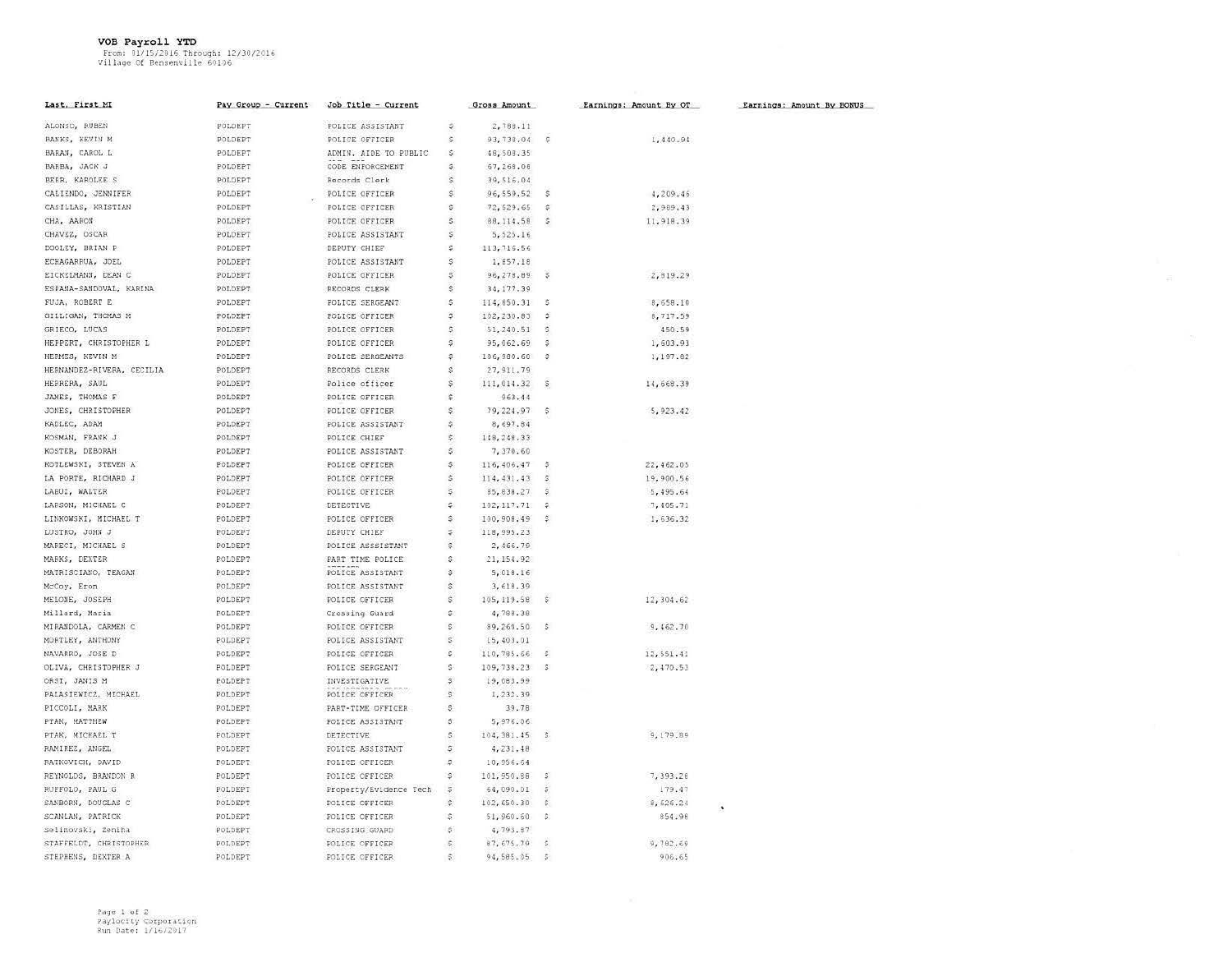VOB Payroll YTD<br>From: 01/15/2016 Through: 12/30/2016<br>Village Of Bensenville 60106

|                     |         |                                        |                 | March 1999 and Concerns of the    |
|---------------------|---------|----------------------------------------|-----------------|-----------------------------------|
| SWANSON, BRADLEY    | POLDEPT | POLICE SERGEANT                        | 120,569,40 \$   | 9,859.75                          |
| VALOIS, ALISON      | POLDERT | POLICE OFFICER                         | 78,342.68 0     | 5,208.67                          |
| VARGAS, JOEL        | POLDERT | CRIME PREVENTION                       | 91,084.75       | 85,56                             |
| WEAVER, MARY        | POLDEPT | MA CONTRACTOR MANY<br>POLICE ASSISTANT | 6,573.36        |                                   |
| WERNER, BONNIE L    | POLDERT | CROSSING GUARD                         | 4,782.90        |                                   |
| WILSON, JULIANN M   | POLDERT | POLICE SERGEANT                        | 111,872.89      | CONTRACTOR CONTRACTOR<br>5,502.51 |
| ZMORZYMSKI, ZACHARY | POLDEPT | POLICE ASSISTANT                       | 5, 313.36       |                                   |
| ZODROW, ERIC S      | POLDERT | SERGEANT                               | $108,934.25$ \$ | 4,231.11                          |
|                     |         |                                        |                 |                                   |

 $\lambda$ 

 $\mathcal{P}_{\mathcal{C}}$ 

 $\rightarrow$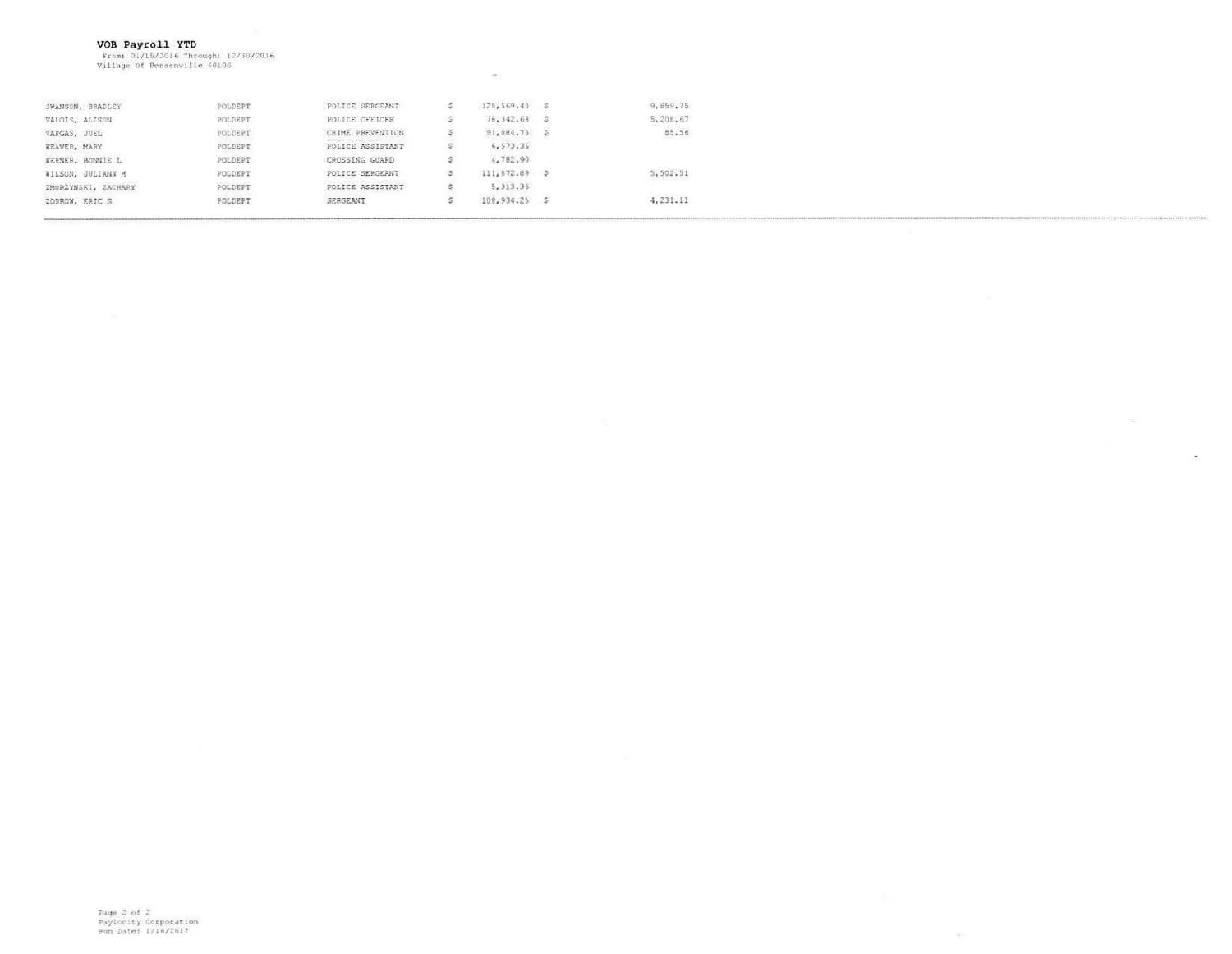## Annual Salary Report

Village Of Bensenville (89156) 60106

 $\overline{\mathbb{D}}$ 

ì.

### Ocoartmcnt: 511I 10 - 51I 110

| ID<br>33<br>250<br>188<br>841<br>897<br>202<br>205<br>157<br>273 | Employee<br><b>BARAN, CAROL L.</b><br>BEER, KAROLEE S.<br>DOOLEY, BRIAN P.<br>ESPANA-SANDOVAL,<br><b>KARINA</b><br>HERNANDEZ-RIVERA,<br><b>CECILIA</b><br>KOSMAN, FRANK J.<br>LUSTRO, JOHN J.<br>RUFFOLO, PAUL G. | <b>SSN</b> | <b>Hire Date</b><br>11/20/2000<br>12/7/2009<br>9/5/2000<br>4/13/2015<br>2/23/2016 | Pay Rate<br>\$23.98/Hour<br>\$19.01/Hour<br>\$54.90/Hour<br>\$16.45/Hour | <b>Annual Salary</b><br>\$49,873.50<br>\$39,549.80<br>\$114,192.90<br>\$34,208.80 |
|------------------------------------------------------------------|-------------------------------------------------------------------------------------------------------------------------------------------------------------------------------------------------------------------|------------|-----------------------------------------------------------------------------------|--------------------------------------------------------------------------|-----------------------------------------------------------------------------------|
|                                                                  |                                                                                                                                                                                                                   |            |                                                                                   |                                                                          |                                                                                   |
|                                                                  |                                                                                                                                                                                                                   |            |                                                                                   |                                                                          |                                                                                   |
|                                                                  |                                                                                                                                                                                                                   |            |                                                                                   |                                                                          |                                                                                   |
|                                                                  |                                                                                                                                                                                                                   |            |                                                                                   |                                                                          |                                                                                   |
|                                                                  |                                                                                                                                                                                                                   |            |                                                                                   |                                                                          |                                                                                   |
|                                                                  |                                                                                                                                                                                                                   |            |                                                                                   | \$15.93/Hour                                                             |                                                                                   |
|                                                                  |                                                                                                                                                                                                                   |            |                                                                                   |                                                                          | \$33,137.27                                                                       |
|                                                                  |                                                                                                                                                                                                                   |            | 10/5/1984                                                                         | \$5522.29 Salary                                                         | \$143,579.46                                                                      |
|                                                                  |                                                                                                                                                                                                                   |            | 1/9/1989                                                                          | \$4495.80 Salary                                                         | \$116,890.82                                                                      |
|                                                                  |                                                                                                                                                                                                                   |            | 1/26/2000                                                                         | \$29.91/Hour                                                             | \$62,216.18                                                                       |
|                                                                  | WILSON, JULIANN M.                                                                                                                                                                                                |            | 6/14/2002                                                                         | \$49.91/Hour                                                             | \$103,811.75                                                                      |
| Fund: 340 - 340                                                  |                                                                                                                                                                                                                   |            |                                                                                   |                                                                          |                                                                                   |
| ID                                                               | Employee                                                                                                                                                                                                          | SSN        | Hire Date                                                                         | Pay Rate                                                                 | Annual Salary                                                                     |
| 128                                                              | BANKS, KEVIN M.                                                                                                                                                                                                   |            | 8/15/2005                                                                         | \$43.17/Hour                                                             | \$89,802.13                                                                       |
| 158                                                              | BARBA, JACK J.                                                                                                                                                                                                    |            | 2/6/1978                                                                          | \$2432.38 Salary                                                         | \$63,242.00                                                                       |
| 749                                                              | <b>CALIENDO, JENNIFER</b>                                                                                                                                                                                         |            | 9/9/2013                                                                          | \$43.17/Hour                                                             | \$89,802.13                                                                       |
| 832                                                              | CASILLAS, KRISTIAN                                                                                                                                                                                                |            | 12/26/2014                                                                        | \$31.98/Hour                                                             | \$66,514.31                                                                       |
| 653                                                              | CHA, AARON                                                                                                                                                                                                        |            | 11/27/2012                                                                        | \$35.05/Hour                                                             | \$72,903.94                                                                       |
| 347                                                              | EICKELMANN, DEAN C.                                                                                                                                                                                               |            | 5/2/2000                                                                          | \$43.17/Hour                                                             | \$89,802.13                                                                       |
| 322                                                              | FUJA, ROBERT E.                                                                                                                                                                                                   |            | 4/21/1988                                                                         | \$49.91/Hour                                                             | \$103,811.75                                                                      |
| 446                                                              | GILLIGAN, THOMAS M.                                                                                                                                                                                               |            | 3/24/2008                                                                         | \$43.17/Hour                                                             | \$89,802.13                                                                       |
| 901                                                              | <b>GRIECO, LUCAS</b>                                                                                                                                                                                              |            | 3/18/2016                                                                         | \$30.81/Hour                                                             | \$64,084.64                                                                       |
| 41                                                               | HEPPERT, CHRISTOPHER L.                                                                                                                                                                                           |            | 9/20/2000                                                                         | \$43.17/Hour                                                             | \$89,802.13                                                                       |
| 370                                                              | HERMES, KEVIN M.                                                                                                                                                                                                  |            | 8/29/2000                                                                         | \$49.91/Hour                                                             | \$103,811.75                                                                      |
| 466                                                              | HERRERA, SAUL                                                                                                                                                                                                     |            | 6/16/2008                                                                         | \$43.17/Hour                                                             | \$89,802.13                                                                       |
| 813                                                              | JONES, CHRISTOPHER                                                                                                                                                                                                |            | 9/22/2014                                                                         | \$33.72/Hour                                                             | \$70,141.46                                                                       |
| 560                                                              | KOTLEWSKI, STEVEN A.                                                                                                                                                                                              |            | 12/30/2009                                                                        | \$43.17/Hour                                                             | \$89,802.13                                                                       |
| 187                                                              | LA PORTE, RICHARD J.                                                                                                                                                                                              |            | 9/4/2002                                                                          | \$43.17/Hour                                                             | \$89,802.13                                                                       |
| 700                                                              | LABUZ, WALTER                                                                                                                                                                                                     |            | 9/10/2012                                                                         | \$36.83/Hour                                                             | \$76,604.79                                                                       |
| 39                                                               | LINKOWSKI, MICHAEL T.                                                                                                                                                                                             |            | 3/22/2001                                                                         | \$43.17/Hour                                                             | \$89,802.13                                                                       |
| 510                                                              | MELONE, JOSEPH                                                                                                                                                                                                    |            | 2/3/2009                                                                          | \$43.17/Hour                                                             | \$89,802.13                                                                       |
| 655                                                              | MIRANDOLA, CARMEN C.                                                                                                                                                                                              |            | 9/12/2011                                                                         | \$36.83/Hour                                                             | \$76,604.79                                                                       |
| 306                                                              | NAVARRO, JOSE D.                                                                                                                                                                                                  |            | 9/7/2006                                                                          | \$43.17/Hour                                                             | \$89,802.13                                                                       |
| 148                                                              | OLIVA, CHRISTOPHER J.                                                                                                                                                                                             |            | 3/22/2001                                                                         | \$49.91/Hour                                                             | \$103,811.75                                                                      |
| 940                                                              | PALASIEWICZ, MICHAEL                                                                                                                                                                                              |            | 12/19/2016                                                                        | \$30.81/Hour                                                             | \$64,084.00                                                                       |
| 488                                                              | REYNOLDS, BRANDON R.                                                                                                                                                                                              |            | 10/6/2008                                                                         | \$43.17/Hour                                                             | \$89,802.13                                                                       |
| 902                                                              | <b>SCANLAN, PATRICK</b>                                                                                                                                                                                           |            | 3/18/2016                                                                         | \$30.81/Hour                                                             | \$64,084.64                                                                       |
| 745                                                              | STAFFELDT, CHRISTOPHER                                                                                                                                                                                            |            | 8/12/2013                                                                         | \$36.83/Hour                                                             | \$76,604.79                                                                       |
| 224                                                              | STEPHENS, DEXTER A.                                                                                                                                                                                               |            | 6/14/2002                                                                         | \$43.17/Hour                                                             | \$89,802.13                                                                       |
| 321                                                              | <b>SWANSON, BRADLEY</b>                                                                                                                                                                                           |            | 5/2/2000                                                                          | \$49.91/Hour                                                             | \$103,811.75                                                                      |
| 754                                                              | VALOIS, ALISON                                                                                                                                                                                                    |            | 11/11/2013                                                                        | \$33.72/Hour                                                             | \$70,141.46                                                                       |
| Fund: 341 - 341<br>ID                                            | Employee                                                                                                                                                                                                          | SSN        | Hire Date                                                                         | Pay Rate                                                                 | <b>Annual Salary</b>                                                              |